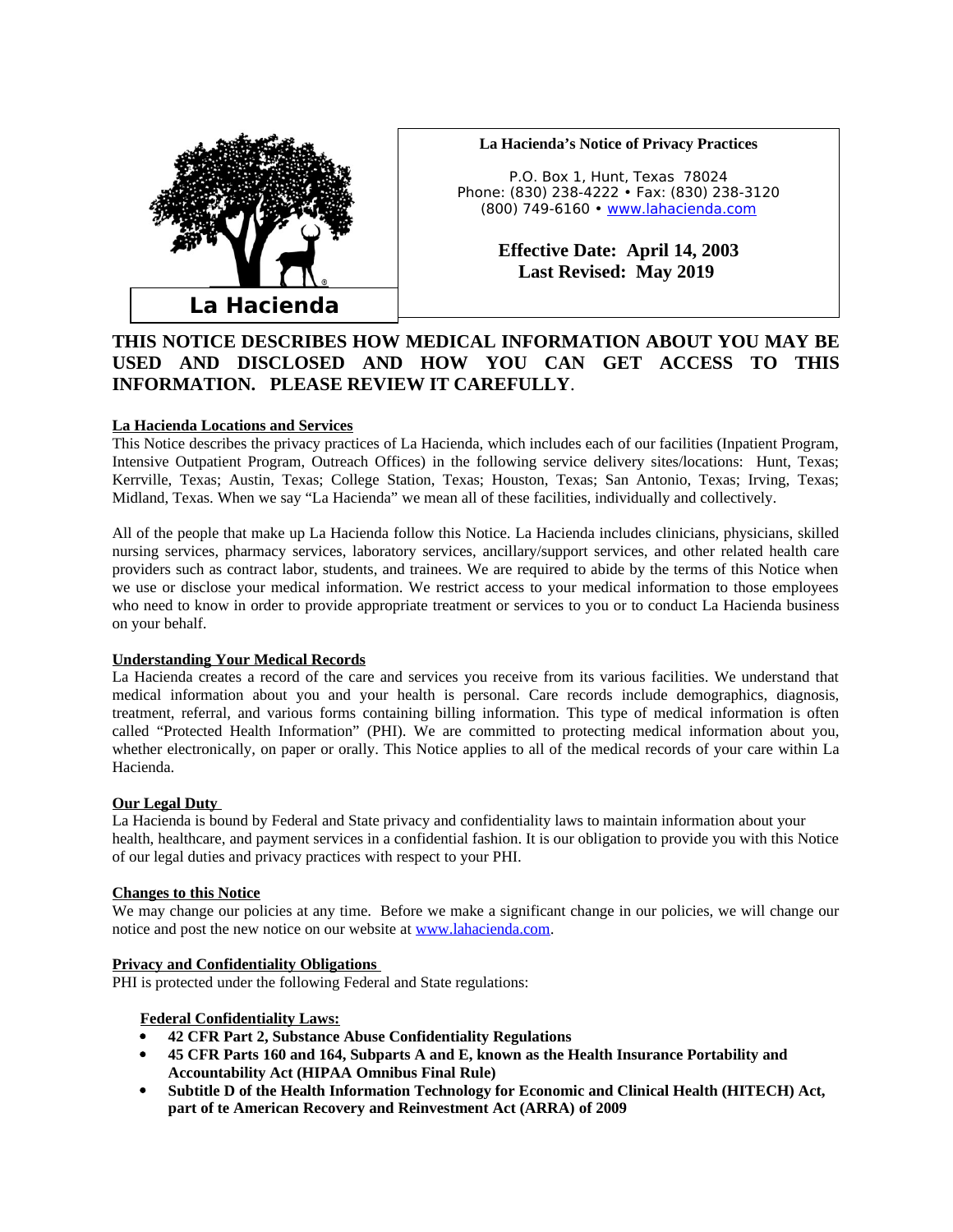**State Confidentiality Laws:**

- **Texas Medical Records Privacy Act, Part of the Texas Health and Safety Code, Chapter 181**
- **Texas House Bill 300**

# **How We May Use (or Not Use) and Disclose Health Information about You**

Methods of disclosure may include the following: mail, fax, verbal, secure/encrypted email, secure/encrypted DVD/CD as applicable for communication with designated recipients.

- **For Treatment:** We will use and disclose your protected health information (PHI) to provide you with treatment services. With your authorization, we may use and disclose your PHI as part of a referral to a specialist physician or for other treatment related services if necessary. Your authorization is not required in a medical emergency; however, the information released will be limited to only that which is necessary for the emergency services being rendered.
- **For Payment:** With your authorization, we may use and disclose your PHI to receive payment for the treatment services provided, such as sending billing information to a health insurance plan. Should you choose to pay out-of-pocket, no information will be shared with your insurance company unless you request so in writing.
- **For Healthcare Operations:** We may use and disclose your PHI for administrative purposes in order to evaluate the quality of care that you receive through audits and/or on-site inspections by licensing and accrediting entities or through our normal course of business with other entities with whom we have a Business Associate Agreement. These agreements are put in place to help protect your PHI from further disclosure and to specify that they are responsible for the security of that information.
- **With Authorization:** In any other situation, we will ask for your written authorization before using or disclosing any PHI about you. If you choose to sign an authorization to disclose information, you can later revoke that authorization in writing to stop any future uses and disclosures.
- **Individuals Involved in Your Care or Payment for Care:** With your signed authorization, your PHI may be disclosed to a family member, friend or other person to help with your healthcare.
- **Incompetent and Deceased Patients:** In such cases, authorization of a personal representative, guardian, executor of estate, or other person authorized by applicable state/federal law, will need to prove relationship and sign an authorization to have your PHI disclosed to them.
- **Marketing Communications:** We may not use your PHI for marketing purposes. We may not sell your PHI.
- **Fundraising Communications:** We do not engage in fundraising activities and your PHI will not be disclosed for such activities without your written consent.
- **Research:** We do not disclose PHI for research purposes without your written consent. Information without patient identifiable date may be used for generic research.
- **Worker's Compensation and Disability:** With your signed authorization, PHI about you may be disclosed for worker's compensation, disability, or similar programs.
- **Appointment Reminders:** With your signed authorization, (available at our Austin location only) we will contact you via a generic text message (to the phone number of your choice) to remind you of your future appointment(s) for treatment services with us.

### **Written Authorizations:**

We may disclose your PHI when we receive a written authorization from you to do so. This authorization must be completed on a form that specifically meets State and Federal applicable requirements. La Hacienda's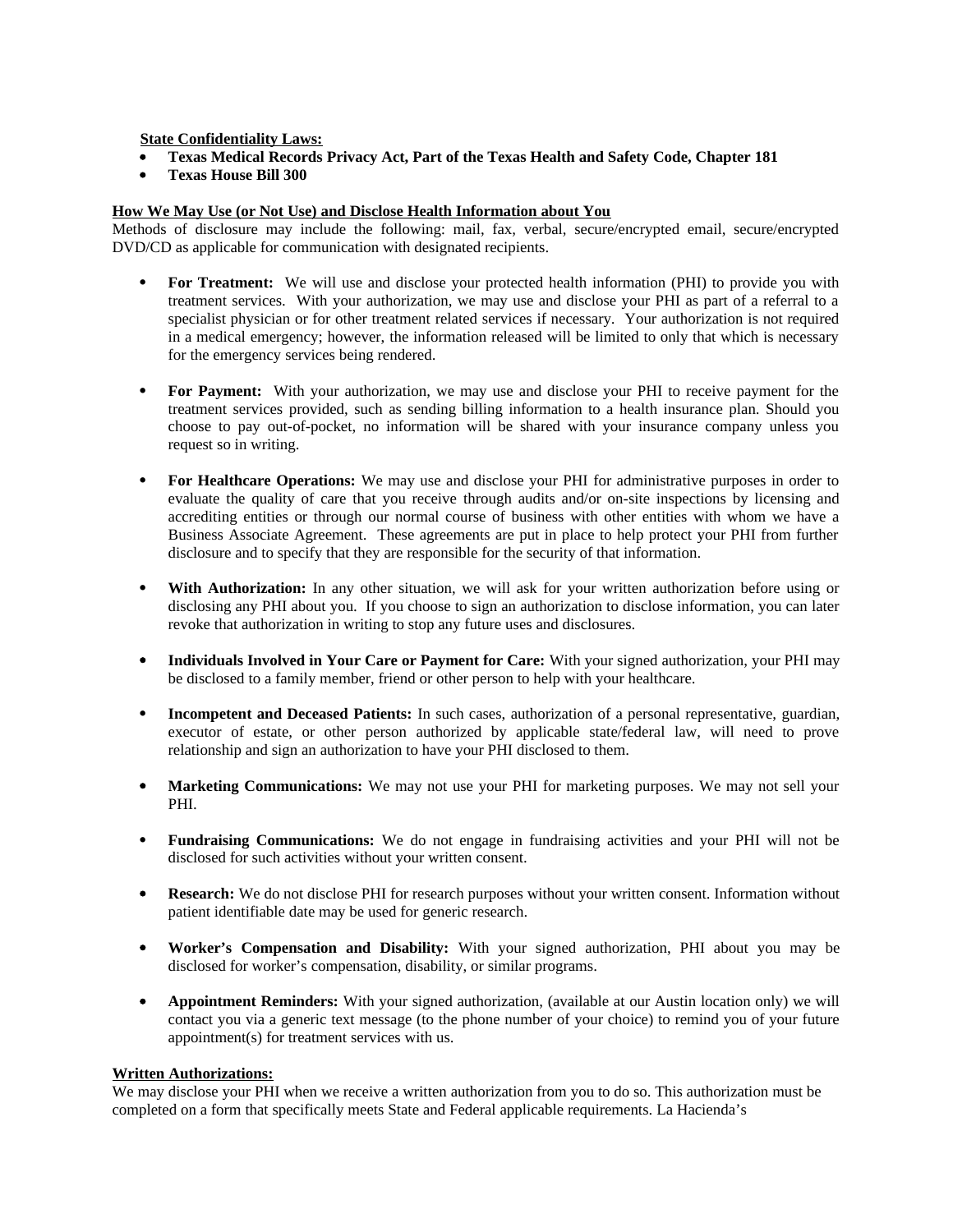"Authorization to Release Protected Health Information" is available at all of our locations, or can be downloaded from our website at www.lahacienda.com.

Should you decide to revoke a signed authorization, you may do so at any time, except to the extent that action has been taken in reliance on it, the authorization has already expired and/or has already been revoked. If you are currently receiving services and want to revoke an authorization, we ask that you see speak to your counselor to complete the necessary revocation process. After discharge, you may visit any of our locations to complete the "Revocation of Authorization to Release Protected Health Information" form, or obtain the form from our website at www.lahacienda.com. Please note: revocation begins when we receive the completed and signed revocation form in one of our offices.

# **Uses and Disclosures WITHOUT Your Written Authorization**

We may disclose your protected health information (PHI) without your written authorization only under the following circumstances.

- **Medical Emergencies:** We may use or disclose your PHI in a medical emergency situation to medical personnel only if you are unconscious at the time services are rendered. If you are able to sign an authorization, we will assist you with this process. The information will be limited to that which is needed to provide you with the emergency services.
- **Consistent with Federal, State, or Local Law:** We may use or disclose your PHI to the extent that the use or disclosure is required by law, made in compliance with the law, and limited to the relevant requirements of the law. You will be notified, as required by law, of any such uses or disclosures. Under the law, we must make disclosures of your PHI to you upon your request.
- **Secretary of Health and Human Services:** We are required to disclose your PHI to the Secretary of Health and Human Services for the purpose of investigating or determining our compliance with the requirements of the of the HIPAA Privacy Rule.
- **Victim of Abuse or Neglect (Child/Elder Abuse or Neglect):** We may disclose your PHI to a state or local agency that is authorized by law to receive reports of child or elder abuse or neglect; however, the information we disclose is limited to only that information which is necessary to make the initial mandated report.
- **Public Health Activities/Communicable Disease:** We may disclose your PHI to a state or local agency that is authorized by law to receive reports of diagnosed communicable disease; however, the information we disclose is limited to only that information which is necessary to make the initial mandated report.
- **Health Oversight Activities:** We may disclose your PHI to a health oversight agency for activities authorized by law, such as audits, investigations, and inspections. Oversight agencies seeking this information include government agencies and organizations that provide financial assistance to the program (such as third-party payers) and peer review organizations performing utilization and quality control.
- **Business Associates:** We may use or disclose your PHI to our "Business Associates" (BA) who perform certain functions or activities that involve the use or disclosure of PHI on behalf of or provides services to us. All of our BA's are obligated to protect the privacy of your PHI and may use the information only for the purposes for which the BA was engaged.
- **Data Breach Notification Purposes:** We may use or disclose your PHI to provide legally required notices of unauthorized access to or disclosure of your PHI. We will notify you in writing following a breach of unsecured PHI.
- **Deceased Patients:** We may disclose PHI regarding deceased patients for the purpose of determining the cause of death or permitting inquiry into the cause of death. We may disclose PHI to coroners and medical examiners consistent with applicable law, as necessary to carry out their duties.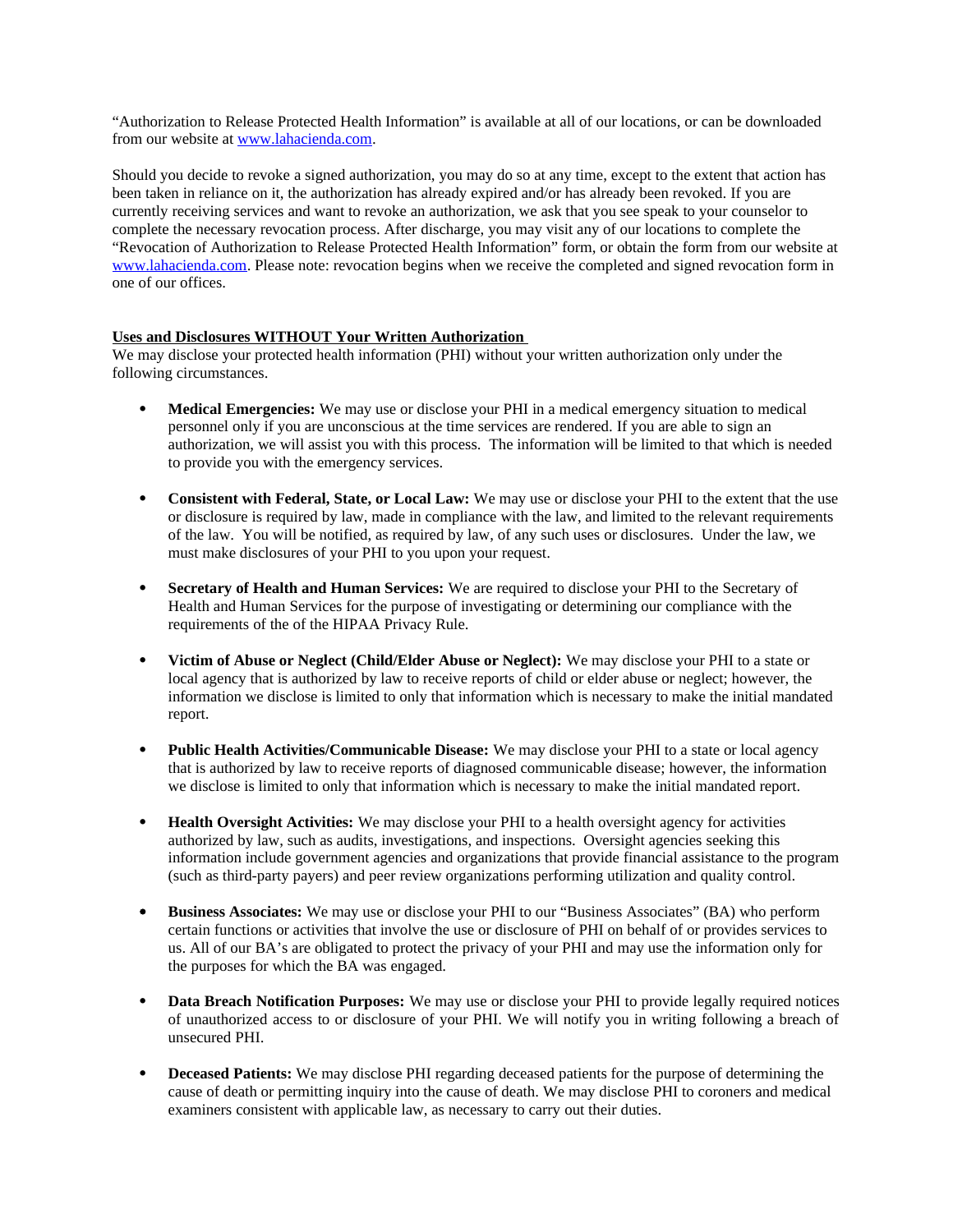- **Criminal Activity on the Facility Premises/Against La Hacienda Personnel:** We may disclose your PHI to law enforcement officials if you have committed a crime on the facility premises or against La Hacienda personnel.
- **Judicial and Administrative Proceedings:** We may disclose your PHI in response to a court order or administrative tribunal order, a subpoena, a discovery request, or other lawful process by only when we have followed procedures required by law. We may disclose your PHI if the court issues an appropriate order and follows required procedures. Your PHI will also be released to our Corporate Attorney.

# **Uses and Disclosures That Require Us to Give You an Opportunity to Object and Opt Out**

 **Other Categories:** Other uses and disclosures of PHI not covered by this Notice or the laws that apply to us will be made only with your written authorization.

# **Your Rights Regarding Your Protected Health Information**

Although your medical record is the physical property of La Hacienda, the information belongs to you. You have the right to:

 Right to Access, Inspect and Copy: You have the right to review, inspect, request and get copies of your PHI used to make decisions about you and your care for as long as we maintain the PHI as required by law. If you are a current patient, this review is usually done in the presence of the physician or your case manager. If you are an ex-patient, this review is done in our Medical Records Office. You have the right to request a copy of your medical records. If you are a current patient and wish to receive a copy of your record, you will need to do so in writing with a staff member, for example, your case manager. Your record will be forwarded to you within three weeks of discharge.

If you are an ex-patient, you will make your request for copies in writing to the Health Information Manager (Medical Records Office). Records will be provided to you/your recipient by the selected delivery/provider method that you have indicated on your written authorization within 15-business days of the receipt of the authorization. We may charge a reasonable cost-based fee for copies. Should we deny your request for a specific document copy for any reason, i.e. Medical Staff believes the content of the document would be harmful to your recovery, an alternate document will be made available to you in its place based on your needs for the information and the data you are seeking.

- **Right to an Electronic Copy of Electronic Medical Records:** If your Protected Health Information (PHI) is maintained in an electronic format (known as an electronic medical record/electronic health record), you have the right to request that an electronic copy of your record be given to you. La Hacienda makes this electronic exchange via the email address you provide on your written authorization.
- **Notification of a Breach:** You have the right to be notified in the event that we (or one of our "Business Associates") discovers a breach of any of your unsecured PHI. This notification must be done in a timely fashion after the date of discovery has occurred.
- **Right to Amend:** If you feel information in your record is incorrect or if important information is missing, you have the right to request that we amend the information. We are not required to agree to the amendment. The request for amendment needs to be in writing. Please contact the Privacy Officer for assistance with correct form completion and process guidelines.
- **Right to an Accounting of Disclosures:** You have the right to request in writing an accounting of the disclosures we make of your PHI for reasons other than treatment, payment or healthcare operations during the last 6 years. If you request this accounting more than once in a 12-month period, we may charge you a reasonable, cost-based fee for responding to these additional requests.
- **Right to Request Restrictions:** You have the right to request in writing a restriction or limitation on the use of your PHI for treatment, payment, or healthcare operations. We are not required to agree to your request.